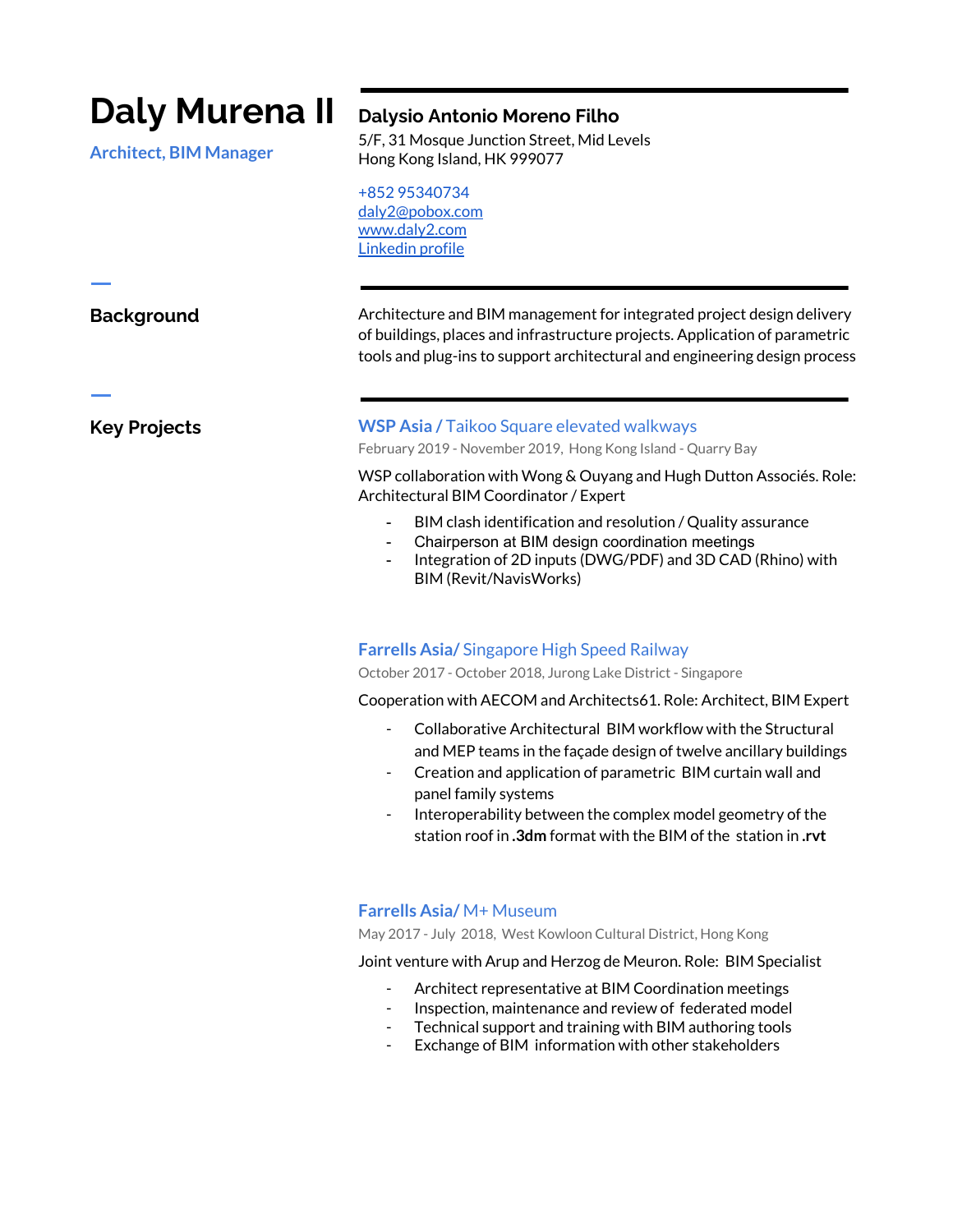# **Key Projects**

#### **AECOM Asia /** Shek Wu Hui Sewage Treatment Works

February 2016 - February 2017, Sheung Shui - Hong Kong

Cooperation with the Hong Kong Drainage Services Department, DSD Role: Architect, BIM Expert

- Architectural Design concepts, modeling and rendering of the whole site infrastructure, landscape, buildings plus technical equipment
- Winner of the Autodesk Hong Kong BIM Awards 2016

### **AECOM Asia /** Caticlan International Airport

June 2014 - November 2015, Boracay - Philippines

As a team member of the AECOM Aviation department. Role: Architect, BIM Expert

- Creation and development of Architectural Sections, Elevations and Details of the passenger terminal building (PTB) and air traffic control tower using a BIM workflow (a process where all technical documentation is derived from the model)
- Modeling and panelization of the main entrance façade portal plus all remaining façade enclosures using parametric BIM tools
- Support interoperability between multiple software applications
- Incorporate various design input sources in 2D and 3D (**.3dm, .pdf, .dwg, .rvt**) into one BIM model with LOD ranging from 200 to 350

## **Experience**

ㅡ

**WSP Asia /** Architectural BIM Specialist, Associate January 2019 - November 2019, Hong Kong, - HKSAR

**Farrells Asia /** BIM Architectural Designer May 2017 - October 2018, Hong Kong, - HKSAR

**AECOM Asia /** BIM Architectural Designer June 2014 - February 2017, Hong Kong, - HKSAR

**PMDL Asia /** BIM Architectural Designer February 2012 - May 2014, Hong Kong, - HKSAR